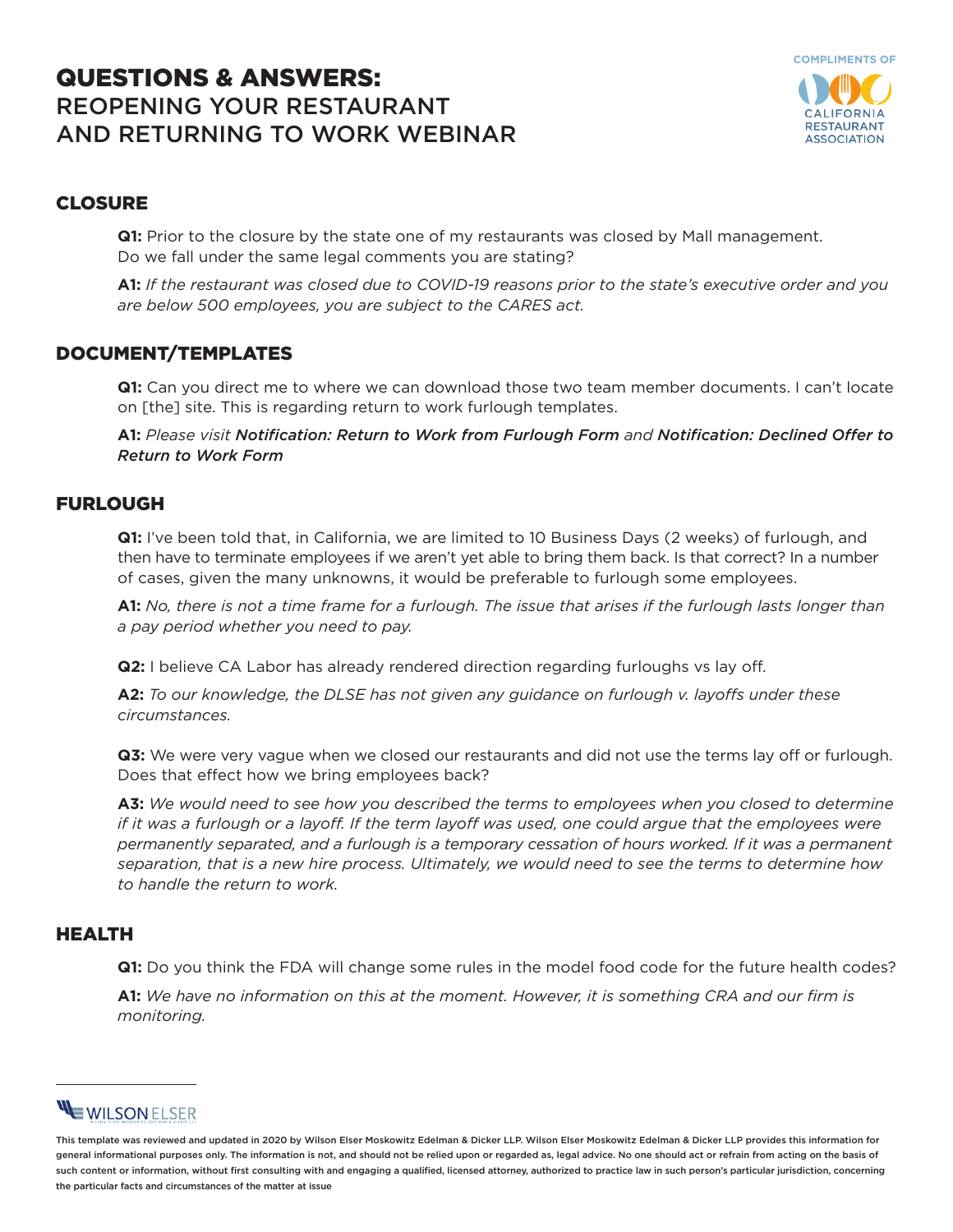

## HEALTH CONT.

**Q2:** Are there now definitive answers, to your knowledge, as to how long the virus lives on surfaces: hard (metal/plastic) soft (cloth/paper/cardboard)?

**A2:** *We do not have definitive data. We know it can live for some period of time, but we have heard multiple different opinions.*

#### HIRING

**Q1:** What if everyone was laid off, then can you decide whom you like to hire back?

**A1:** *Yes, you can but you need to do a careful disparate impact analysis as you bring people back.* 

**Q2:** If employee declines to return to employment, are we required to inform the EDD of their decision? Does that affect their unemployment status?

**A2:** *Not required but need to be truthful when report to EDD.* 

**Q3:** What if you have 25%-40% seasonal workers that we use as on call basis. Do we treat them as we would our PT and FT employees?

**A3:** *For seasonal business, the applicant may use average monthly payroll for the period between Feb 15, 2019 or March 1, 2019 and June 30, 2019. You should utilize the average employment over the same period to determine the number of employees for purposes of determining the employee -size standard to determine the number of full-time equivalent employees to qualify for complete forgiveness.* 

**Q4:** Do you need to bring back by seniority or?

**A4:** *No, you do not strictly need to bring back employees based on seniority. When you are discussing seniority, you should bring people back based on experience and skill set. There are many factors to consider as to who to bring back. The key is a graduated approach based on need and that [it] does not appear to have a disparate impact.*

## LIQUOR

**Q1:** What /when do you predict the ABC will reinstate prior restrictions (i.e. allowing alcohol to go sales)?

**A1:** *At this point, we do not know. We recommend you continue to monitor and CRA will likewise also monitor and update.* 

## **OSHA**

**Q1:** Will you be discussing Cal-OSHA's requirement to have a COVID-19 Risk Assessment in place?

# WILSON ELSER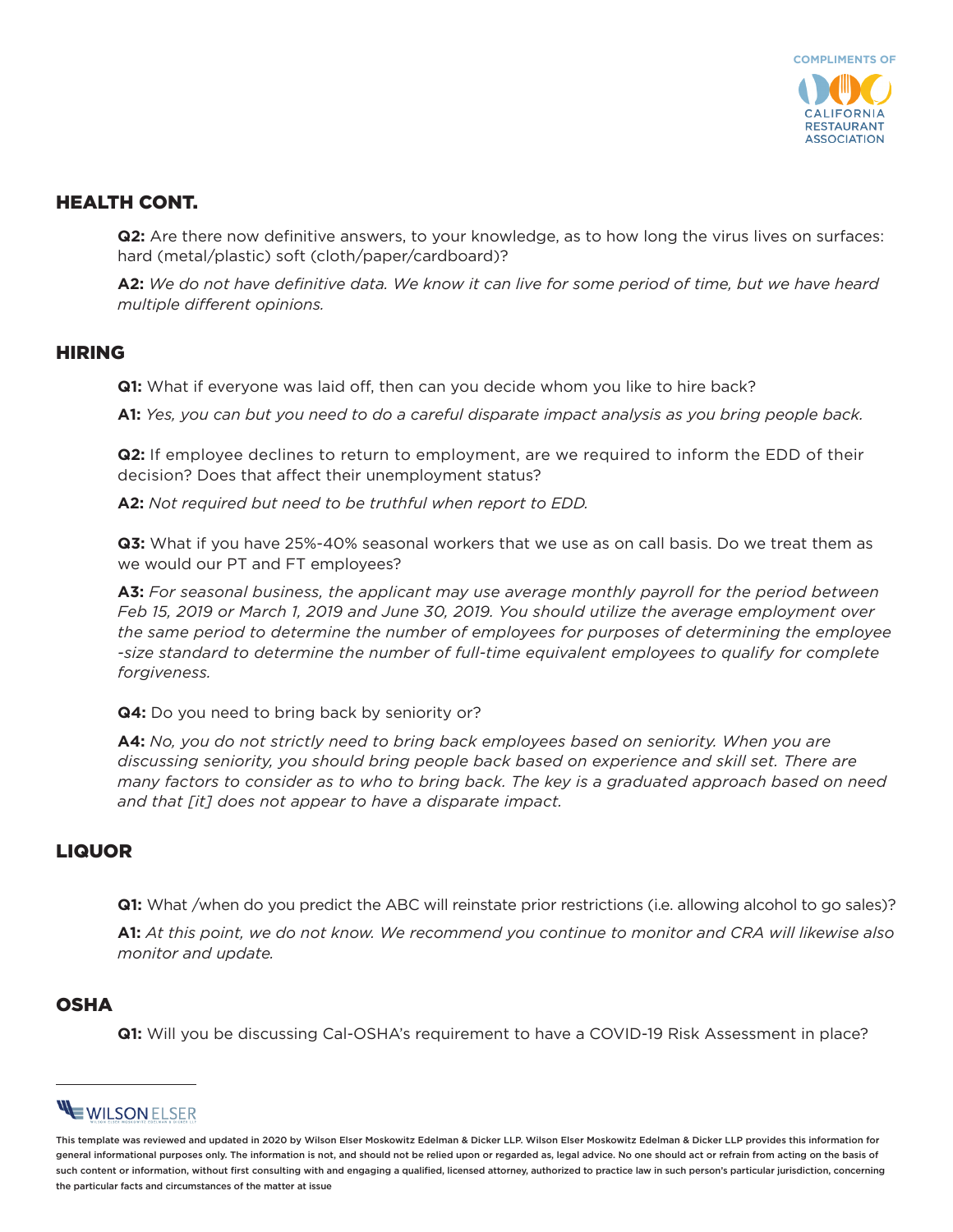

### OSHA CONT.

**A1:** *It was discussed in the presentation. To the extent you implement PPE requirements, it will come under the domain of Cal-OSHA so you [will find] it important to follow Cal-OSHA requirements.* 

#### **PAY**

**Q1:** Can you lower a returning worker's pay rate as the business levels will be depressed?

**A1:** *Yes, you can. However, you can [only] reduce hourly employees due to economic conditions and notice is recommended. [For] exempt employees you can reduce the pay so you have a corresponding reduction in hours, but the pay cannot go below double the minimum wage in California or the employee will no longer be exempt.* 

#### POSTINGS

**Q1:** Is there a place where I can get the signs to post?

**A1:** *Yes, please visit - https://www.dol.gov/agencies/whd/pandemic/ffcra-poster-questions and https://www.dol.gov/sites/dolgov/files/WHD/posters/FFCRA\_Poster\_WH1422\_Non-Federal.pdf*

#### PPP

**Q1:** Do you have to hire back the same number of employees or just the FTE?

**A1:** *The loan forgiveness is based on the number of full-time employee (FTE) headcount. You have until June 30, 2020 to restore your full-time employment and salary levels for any changes made to obtain full loan forgiveness.* 

**Q2:** Can I hire myself as a Full-Time employee?

**A2:** *Yes, you can hire yourself back as a full-time employee.* 

**Q3:** Do you have any information about the possibility of the government extending the amount of time restaurants have to use the PPP loan?

**A3:** *In summary, the NRA and others are lobbying for flexibility in the calculation of eight weeks for businesses such as restaurants who cannot operate fully due to state orders not allowing in-room dining.* 

**Q4:** Can we pay bonuses with PPP money and receive forgiveness? As long as the annual is less than \$100,000?

**A4:** *Yes, payroll definition is fairly broad. You need to document these issues and payments. Also, it is recommended that the PPP money is kept separate so its use can be tracked.*

**Q5:** Have there been any changes to the PPP that affect the forgiveness for restaurants?

# **EWILSON ELSER**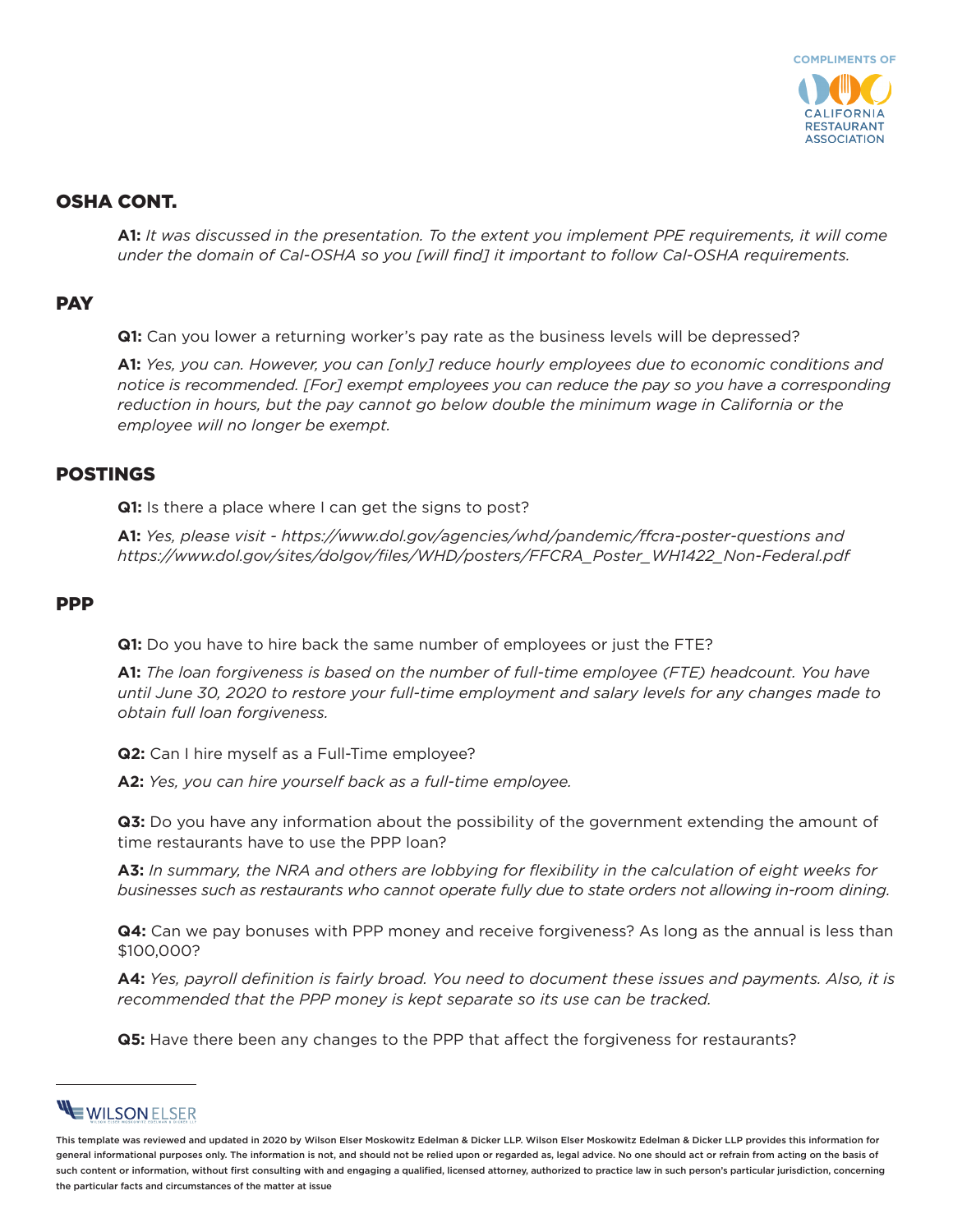

#### PPP CONT.

**A5:** *Not yet, but the NRA is actively working for additional time to complete loan forgiveness's eight-week period [that] begins on the date the lender makes the first disbursement of the PPP loan to the borrower. The lender must make the first disbursement of the loan no later than ten calendar days from the date of loan approval.*

**Q6:** Our restaurant was only able to receive 2x for the PPP loan (2 times our monthly payroll). We won't be able to spend the full 8 weeks on 100% payroll and rent/utilities, etc. So, we are trying to devise a plan to ramp up staffing to hit the "by June 30" goal of full staffing from previous quarter.

**A6:** *We would recommend continuing the ramp up with full staffing from the previous quarter so you can try and meet the goal of full forgiveness.* 

**Q7:** How do we guarantee full loan forgiveness in this scenario—if we pay 16% of loan on rent/ utilities etc.? What criteria are we supposed to use to prove that we have brought staffing back to prior levels? Our 8 weeks ends around June 20 which is a week and [a] half before the June 30 date. If we bring staffing back during weeks 7 and 8 of the PPP loan and then have to reduce staff after that does that disqualify us from forgiveness?

**A7:** *For loan forgiveness, you can submit a request to the lender that is servicing the loan. The request will include documents that verify the number of full-time equivalent employees and pay rates, as well as the payments on eligible mortgage, lease, and utility obligations. You must certify that the documents are true and that you used the forgiveness amount to keep employees and make eligible mortgage interest, rent, and utility payments. The lender must make a decision on the forgiveness within 60 days.*

**Q8:** We are struggling with how to bring back 75% of our employees even though our 8-week timing is counting down now. We can hire on 75% of all employees but we aren't open and no sales. So, paying to just do nothing in order to get loan forgiven. Big issue to understand this… since we were funded two days ago.

**A8:** *This is a flaw of the PPP and as set forth in answer [A5] above. This fix has not occurred and may not occur. The NRA is actively lobbying to get the Treasury Department to allow flexibility on the*  eight weeks. One option is to get either new legislation or further regulation to extend the deadline *beyond June 30. We will continue to update CRA as to any developments.* 

**Q9:** Do we have to keep all employees to be able to have the PPP loan forgiven?

**A9:** *No, but you need to keep the FTE of the employees based on the average of the prior year's measurement period.* 

**Q10:** How is the PPP loan forgiveness impacted by reducing employees to accommodate opening restrictions?

**A10:** *See responses to Hiring question 1, Pay question 1 and PPP question 4 above.* 

# **EWILSON ELSER**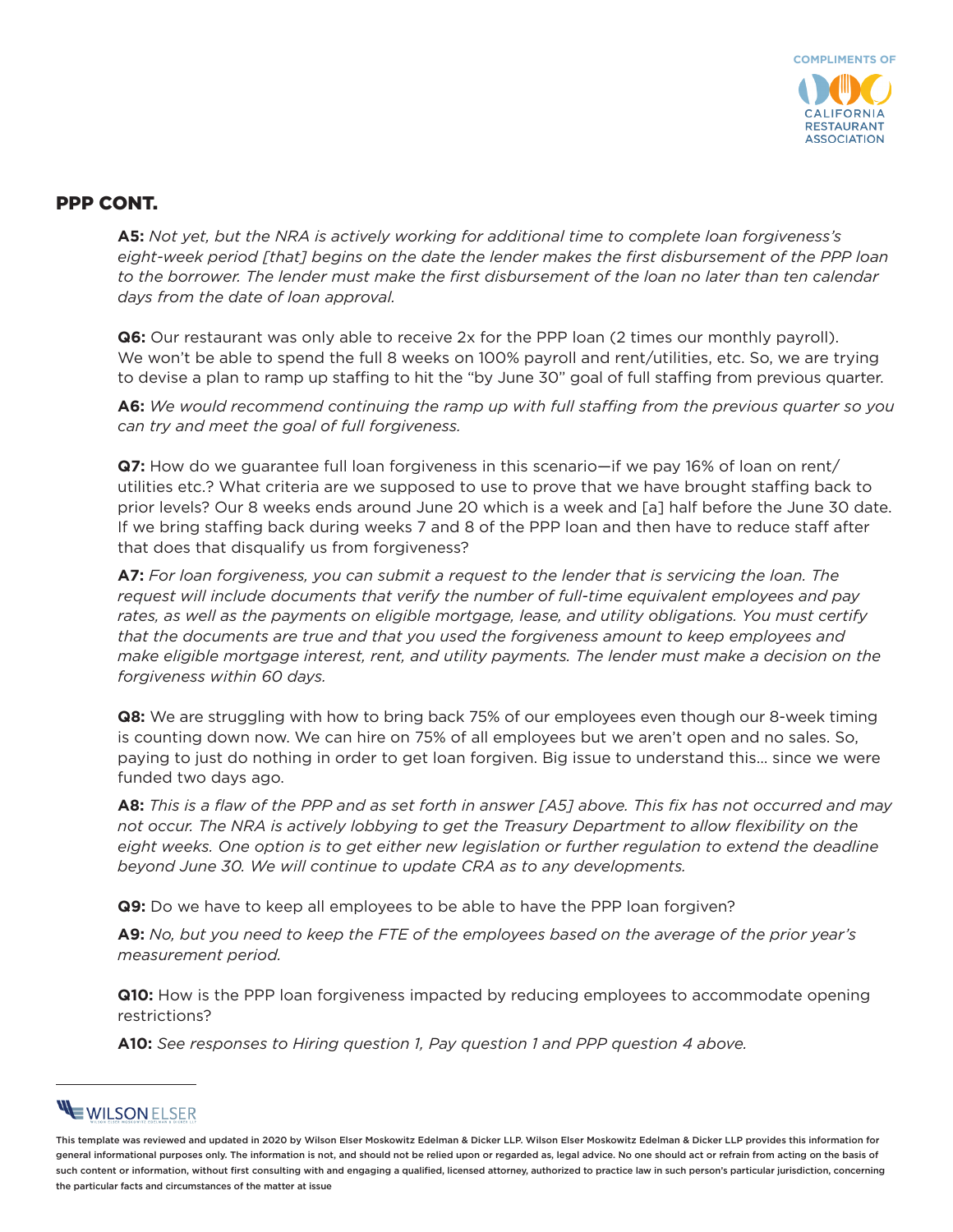

#### PPP CONT.

**Q11:** Clearly, we will have less employees when we first open. What about PPP loan?

**A11:** *See response to PPP question 1. Your loan forgiveness is based on two factors: Bringing back your employees to FTE level and not reducing salaries and wages by more than 25% of any employee that made less than \$100,000 annualized in 2019.* 

**Q12:** If we get the SBA loan, we are required to return to work all furloughed employees, so we don't have a choice?

**A12:** *You do have a choice. You return the amount of employees that business has capacity but to get full forgiveness you need to return the FTE of employees that existed prior.* 

**Q13:** Is trash considered a utility. I was told no.

**A13:** *We believe if trash is an expense of running the business that it would be part of the definition of utilities under the PPP much like phone, gas, water and electricity.* 

**Q14:** What if we had to borrow money to payroll prior to getting the loan? Can we repay loan for this payroll and it is considered payroll money?

**A14:** Yes, this is part of your payroll and could be part of obtaining a PPP loan under the CARES act.

**Q15:** There was some talk about that 25 percent not used for payroll is not going to be forgiven?

**A15:** *Your loan forgiveness will be reduced if you decrease salaries and wages by more than 25% for any employee that made less than \$100,000 annualized in 2019. Also 25% is the limit that can be used for non-payroll costs. If you utilize more than 25% for non-payroll you will not be eligible for full loan forgiveness.*

**Q16:** Do you know if the wages paid in the 8-week time would be tracked by pay date? Or dates worked? For example, if your 8-weeks is up on June 9, but the paycheck for that pay period is dated 6/20, do you get credit for the days employees worked before the deadline, even if they are paid after the deadline?

**A16:** *The PPP tracks the use of payroll from the date of disbursement of the loan to the company. So long as it is utilized in full during this 8-week period and you return the FTE employees, you are subject to full loan forgiveness.* 

**Q17:** Can we pay severance if an employee needs to be laid off?

**A17:** *Yes, severance is covered under PPP as payroll costs.* 

**Q18:** We have team members that applied for unemployment due to reduced hours. We have since received the PPP funds. Are we supposed to pay team members for their normal hours pre-COVID and should they then stop receiving unemployment? Do they stay as is, i.e., continue to work reduced hours and receive unemployment?

# **EWILSONELSER**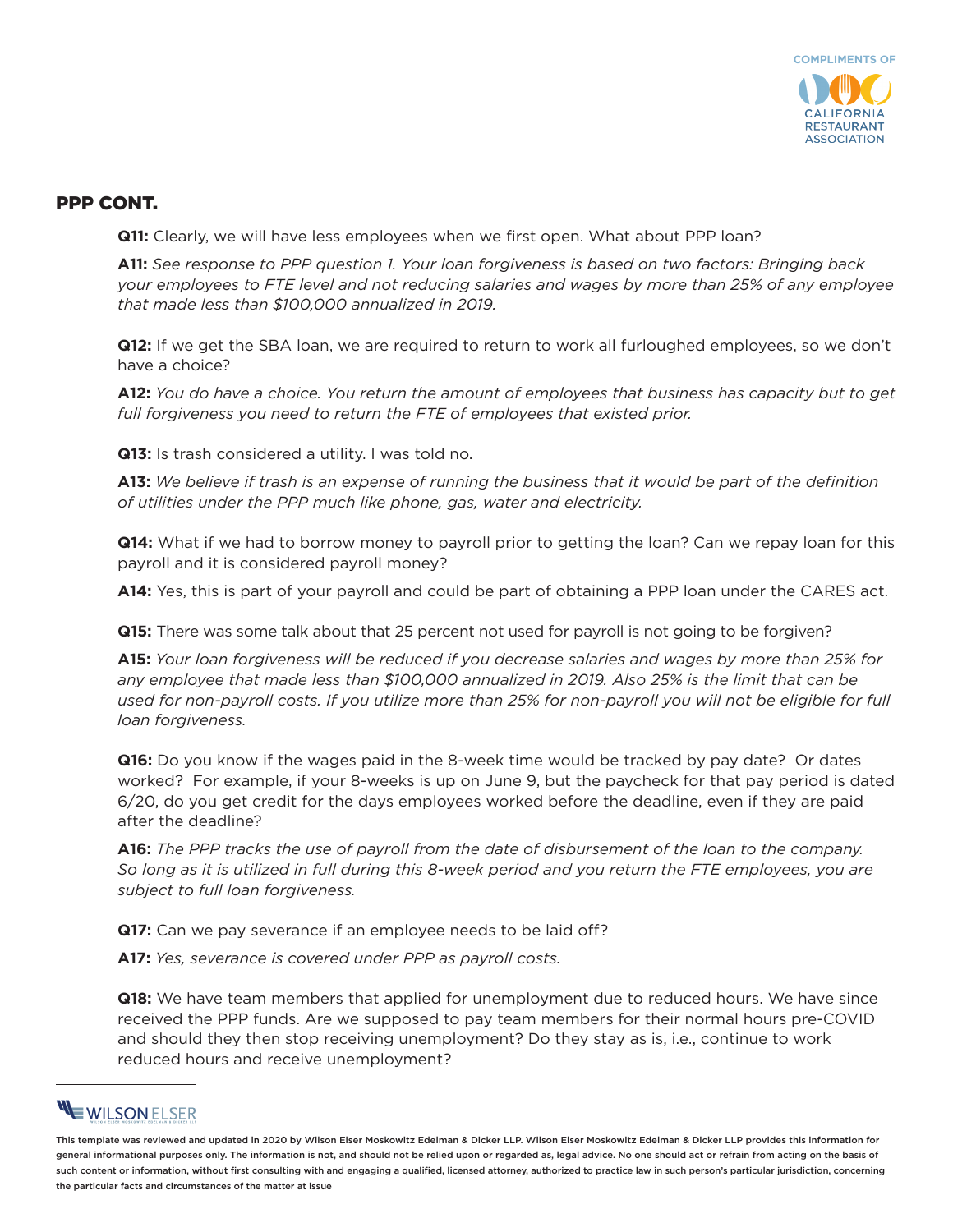

#### PPP CONT.

**A18:** *If you have PPP funds and you have the capacity to hire employees back, you should do so. You should not continue the employees at reduced hours just so they can continue to receive unemployment. If there is work, it is important to put the employees to work and pay them at normal hours so you can get the PPP loan forgiveness.* 

**Q19:** Will we receive updates from you regarding any changes to the forgiveness portion of the PPP in the new Congressional Bill?

**A19:** *Yes, if there is a change in forgiveness and flexibility as to the use, the CRA will provide updates.*

**Q20:** Within PPP is it possible to only offer some employees 100% former pay and others reduce by 25% or does it have to be all 75% or all 100%?

**A20:** *Yes, but please be prudent in doing so and watchable of any adverse employment issues and disparate impact issues as to which employees get 100% and which you reduce 25%.* 

**Q21:** Can I raise my own salary (my GM quit in February) rather than rehire a new GM, and in order to meet the PPP 75% requirements, without raising a flag? I will legitimately be taking over the GM responsibilities. I am the owner.

**A21:** *Yes, you can.* 

**Q22:** Is the Petition still being circulated?

**A22:** Yes, the petition can be found at: https://actnow.io/blueprint.

#### REHIRING

**Q1:** What if you need to hire people back but they will earn less than what they are getting from UI + Federal \$600? Should I ask for volunteers?

**A1:** *You need to determine which employees based on your criteria of need and skillset to return to work. If an identified employee does not wish to return due to the UI benefits, that could subject that employee to elect to terminate his/her employment.* 

**Q2:** I have a couple I 10(?) employees. Can I bring them back?

**A2:** *We assume you meant I-9 employees. So long as their documents are in order and not expired, there is no reason not to bring them back. In fact, it might be discrimination if you did not bring them back.* 

**Q3:** I own two restaurants. Separate corporations. Can senior employees from restaurant A be transferred to restaurant B, bumping employees from restaurant B when returning to work?

# WILSON ELSER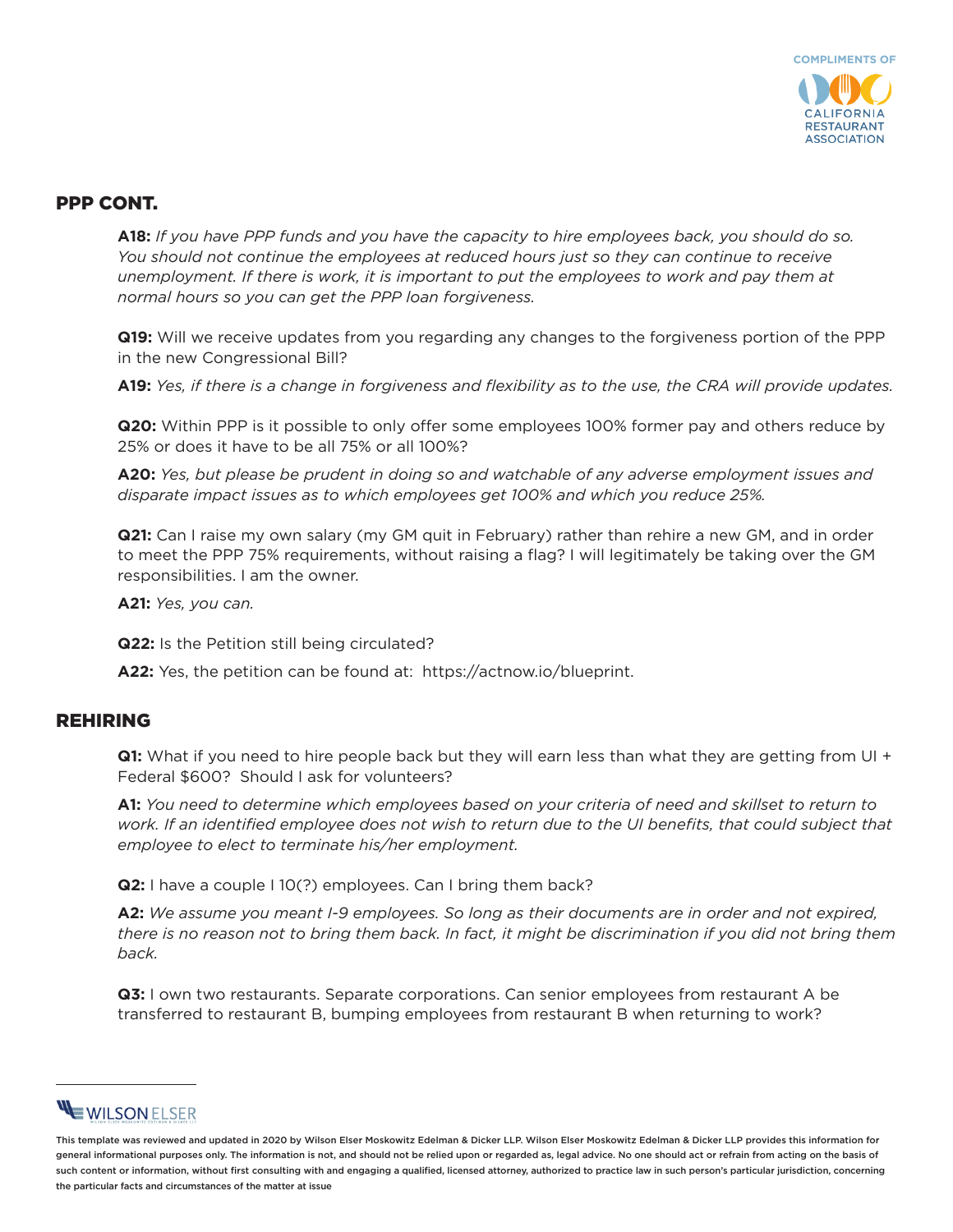

## REHIRING CONT.

**A3:** *You should respect the corporate entities. Failure to do so may create additional liability including wage and hour, discrimination and tax consequences. This also raises age discrimination and disparate impact consequences. If you are considering this option, you should consult with a seasoned employment attorney who understands the risks and jeopardies such an action could cause.* 

**Q4:** What if you hire workers outside of your furloughed employees?

**A4:** *If you furloughed a bunch of workers and are now seeking to [hire] entirely new workers and return the other workers, you would need to terminate the furloughed workers and be subject to paying them any outstanding vacation/PTO on the date of termination. Also, such action very likely could subject you to adverse employment claims based on discrimination, retaliation, and potential disparate impact. Any such action should not be done without consultation of an experienced employment lawyer.* 

#### REOPENING

**Q1:** Has there been any indication of when restaurants will be able to open at limited capacity. Our winery and restaurant are in Riverside County. Currently it is still indicating April 30th on the county website. I'm sure it will be longer. It is hard to know when/what to communicate to our employees.

**A1:** *We recommend you continue to monitor the state and county stay at home orders.* 

## SICK LEAVE

**Q1:** What if an employee says they cannot return to work because they live with someone who is high risk?

**A1:** *The employer would need to inquire as to the nature of the "high risk" as to whether there is a diagnosis i.e. in contact with a COVID-19, were they diagnosed with COVID-19 or is it just a concern of bringing COVID-19 from working. Once we had that information, we could review the specific facts and give appropriate guidance. You should definitely consult with an employment attorney to discuss options.* 

**Q2:** Can you discuss the CA food sector Paid Sick Leave—how to calculate for part time employees? If they work on average 3 days a week 5 hours a day, they get 30 hours or 70 (5\*14=70)?

**A2:** *The Emergency Family and Medical Leave Expansion Act does not distinguish between full and part-time employees, but the number of hours an employee normally works each week affects the amount of pay the employee is eligible to receive. The number of allowable sick leave hours for both is 80 hours. The difference is a full-time employee's regular rate of pay tends to be higher than a part-time employee.* 

# **EWILSONELSER**